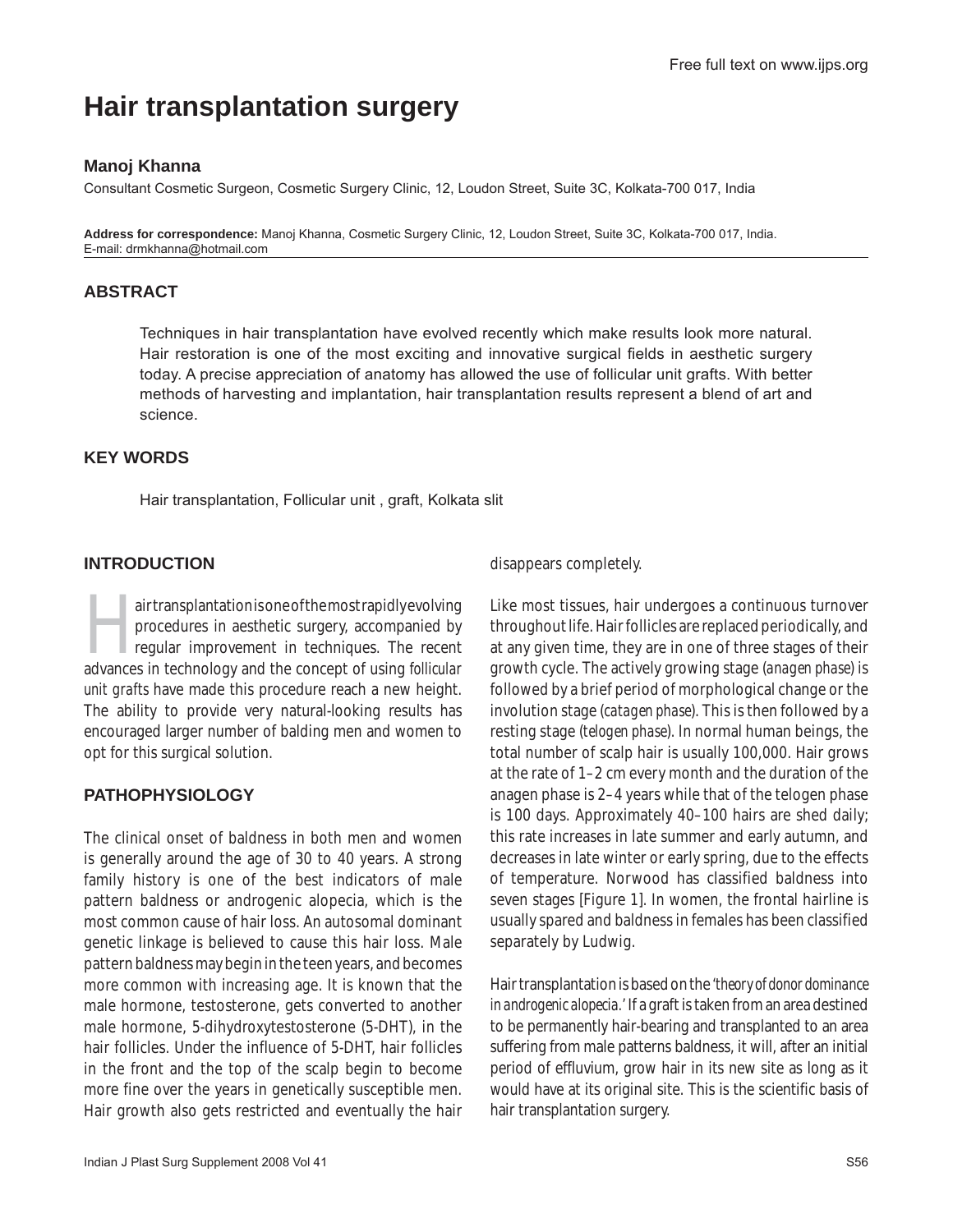## **TERMINOLOGY**

Terminal hair is androgen-dependent, male-type hair on the face (mustache, beard, and sideburns) and on the body (chest, areola, linea alba, inner thighs). It increases in hirsutism. Vellus hair is nonpigmented, fine "peach fuzz" hair covering the body in both children and adults. It increases in hypertrichosis.

The *follicular unit graft* (FUG) as described by Headington<sup>[1]</sup> includes 1–4 terminal hair follicles, one (or rarely two) vellus follicles, associated sebaceous lobules, insertion of erector pili muscle, perifollicular neurovascular network etc. This definition suggests that the unit is a physiological entity rather than an anatomical one. For all practical purposes, it is best to describe a *follicular unit* as an aggregation of hair shafts emerging from the scalp, in which the distance between the hairs is less than the distance to the nearest aggregation of hairs. This pattern

has to be kept in mind while harvesting, dissecting, and transplanting hair to achieve maximal efficiency, and to give a natural appearance to the patient.

#### **HAIR TRANSPLANTATION TECHNIQUE**

#### **Planning**

Although age is no bar for hair transplantation, the pros and cons of a transplant need to be carefully evaluated in the younger patients. Patients between 20 and 30 years of age should have a stabilized rate of hair loss before they are considered for hair transplantation. A detailed family history is useful in assessing hair loss and planning a new hairline.

The colour, quality, and density of the donor hair, as well as the contrast between the hair and the skin colours, are important factors that affect the result. The lesser the contrast between the donor hair and the skin, the better



**Figure 1: Hair loss classification**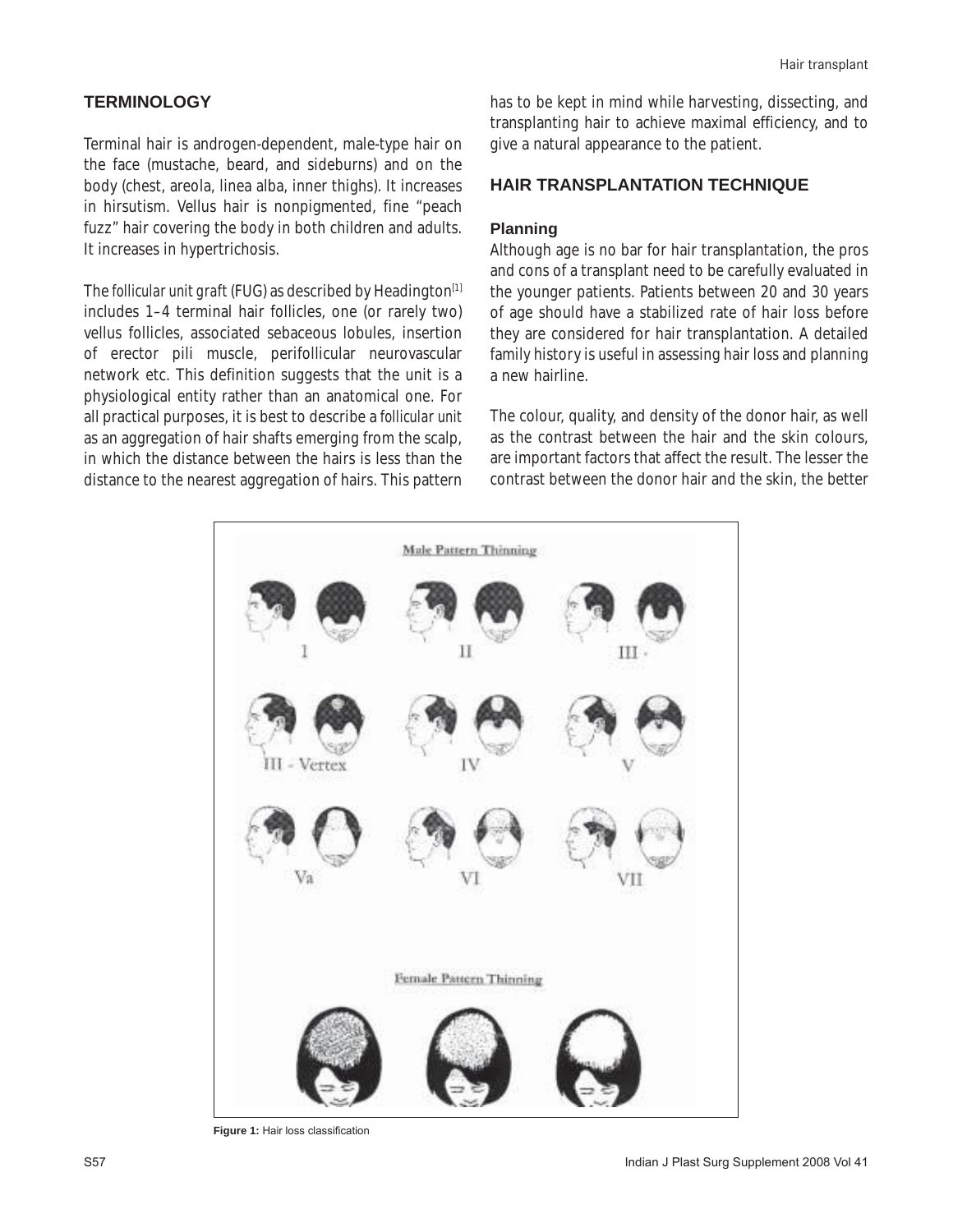#### Khanna



**Figure 2:** AG- Pre-Hair Transplant (HT)



**Figure 4:** BD- Pre-Hair Transplant (HT) **Figure 5:** BD-Post-HT of 1800 FUGs



**Figure 3:** AG-Post-HT of 2000 FUGs





**Figure 6:** JM- Pre-Hair Transplant (HT) **Figure 7:** JM-Post-HT of 2100 FUGs

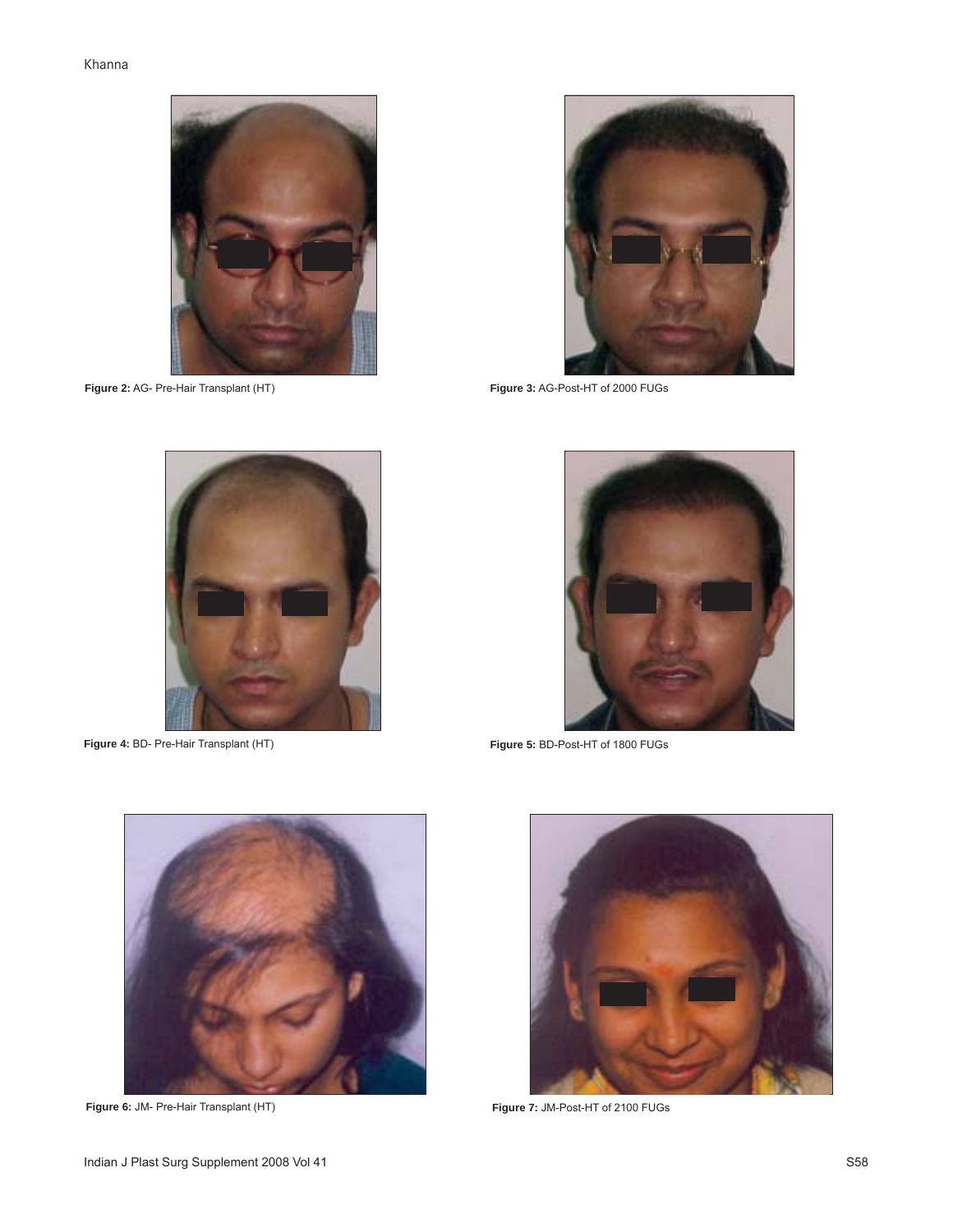is the result.<sup>[2]</sup> It is also noted that frizzy, curly, or wavy hair are advantageous characteristics in transplanted hair.

Single hair grafts are used to create a natural hairline. The planning of the hairline is one of the most important steps in hair transplantation. The hairline is the most visible landmark and the quality of work of a surgeon is often judged by the quality of the hairline. As suggested by Michaelangelo, to locate the ideal hairline in a bald patient, it is necessary to divide the face into three equal segments.<sup>[3]</sup> In the midline, the hairline starts at least 8 cm from the glabella. A curve sweeps around to the lateral side of the forehead from the center. At this point, the sides of the hairline should be oriented parallel to the curve when the subject is looking straight ahead. The lateral hairlines are usually 9.5–11.5 cm above the lateral canthus of the eyes. The temporal angles should form relatively sharp right angles or acute angles in most men,



**Figure 8:** VB- Pre-Hair Transplant (HT)



**Figure 10:** SK- Pre-Hair Transplant of Eyebrows

but these angles should be more rounded in women. The hairline shape also varies according to the variation of the shape of the face—round, oval or triangular. The patient's desires and constraints are also other factors that can affect the shape of the hairline.

Usually 250–300 single hair (micro)grafts will be necessary to create a new hairline in any individual. The micrografts in the hairline should be placed in an irregular sawtoothed pattern of macro- and microirregularity<sup>[4]</sup> to give a natural appearance. Behind the hairline, two-hair FUGs are used to provide new hair. Three or four hair FUGs are used just further behind. The less ideal the hair and skin characteristics, the more important it is to use smaller grafts. To give good density in alopecic recipient areas, some surgeons use punch grafts that are 1, 1.25, and 1.5 mm in diameter, behind the hairline. The punch grafts have the advantage of removing a circular area of bald tissue where the grafts will be placed. These punch



**Figure 9:** VB-Post-HT of 1900 FUGs



**Figure 11:** SK- Post-Hair Transplant of Eyebrows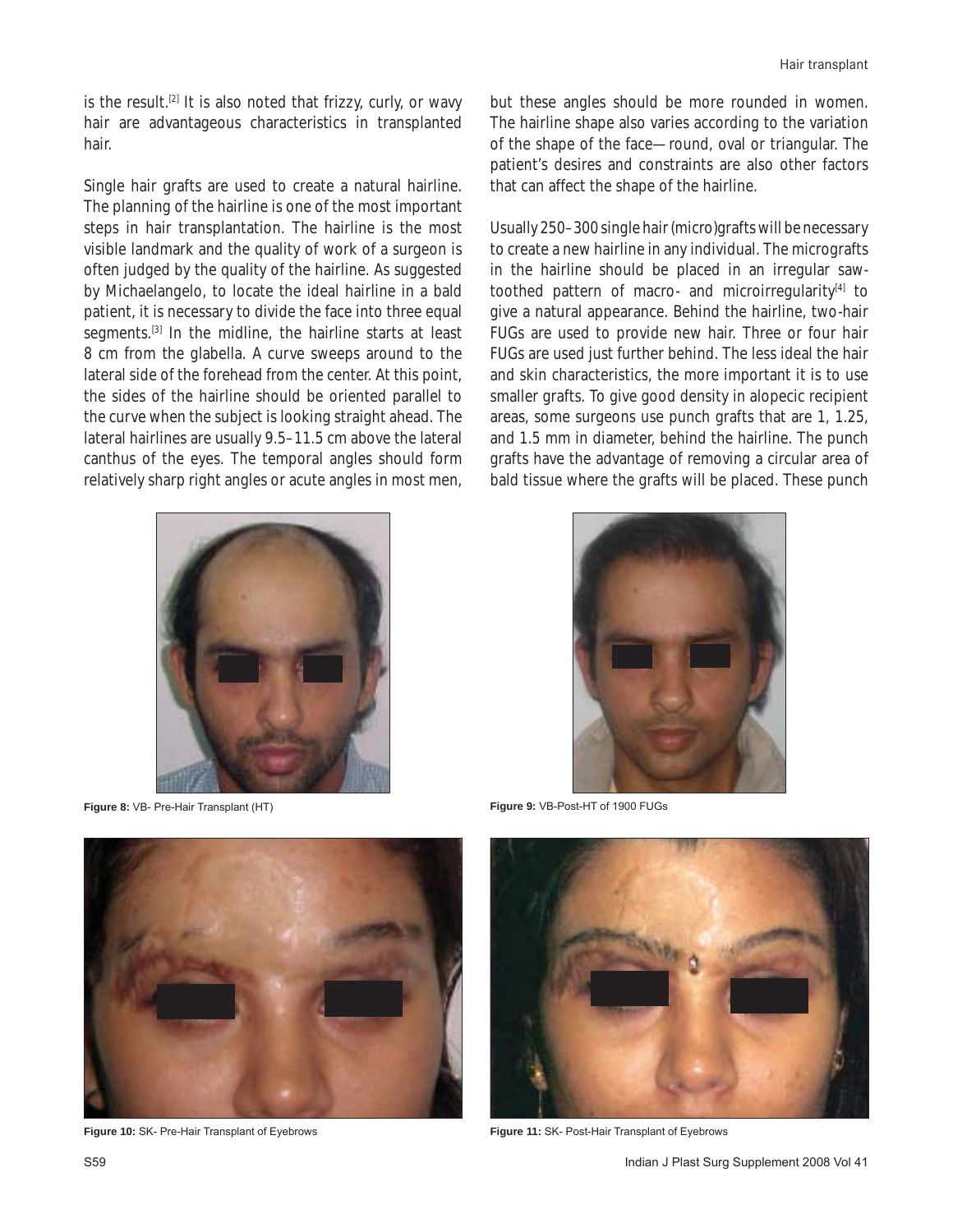grafts should not be used in areas where hairs are already present as they would punch out existing hair and the surgery will be counterproductive. Punch grafts can however, be useful in areas of total baldness.

#### **Preoperative preparation**

The patient is asked to shampoo his head with Betadine surgical scrub on the day before, and on the morning of the surgery.

#### **Preparation of the donor area**

Local anaesthesia is used for the entire procedure. A solution is made from 30 mL of 2% lignocaine with 100 mL of normal saline, to which 1 mL of adrenaline (1:1000) is added. The hair in the donor area (occipital region) is trimmed to a length of 2–4 mm and the local anaesthetic solution is injected just below the donor area. The donor area is then tumesced by injecting normal saline into the entire zone. After 10–20 minutes for complete haemostatic effect to minimize bleeding, the donor area should be turgid at the completion of infiltration, because this provides excellent anaesthesia and results in minimum bleeding.

#### **Harvesting**

The donor strip can be harvested with a single-bladed knife or a multiple-bladed knife containing three to seven blades. The multibladed knife harvests numerous (two to six) parallel strips of varying width (depending on the spacer used), which may be 1.5, 2, or 2.5 mm. These blind incisions with a multibladed knife increase the chance of follicular damage; therefore, it is better to use a single or a double-bladed knife. It is very important that while harvesting the donor area, the blades remain parallel to the direction of the hair so that the hair roots are not damaged. The hair in the lower part of the occipital area and the temporal area are finer, and these should be used to create a new hairline. After the strip has been harvested, the gap can be closed either with staples or sutures. Some surgeons, including the author, prefer deep sutures in the galea or the subcutaneous tissue to reduce the width of the scar. The skin can be opposed by a running suture of 3-0 or 4-0 monofilament nylon, or any absorbable suture. Care is taken to take the bites close to the skin margin to avoid more damage to the tissues. Also, it is important to take the bites only up to the dermis so that the deeper hair roots are not damaged, and thus can be utilised in subsequent surgery.

Follicular Unit Extraction<sup>[5]</sup> is a technique that involves the removal of the intact follicular unit directly from the donor area using a 1 mm punch. The yield by this harvesting technique can decrease due to transection and avulsion injury to the follicular unit. Also, although marketed as a technique that leaves no scar in the donor area, it leaves multiple 'dot-scars' in the donor area, which are larger than those left by the strip method.

Harvesting donor hairs which are white or light coloured is more difficult. Extra care has to be taken to preserve the hair follicles. To enhance visibility, these patients are instructed to dye the hair a few days before the procedure. Methylene blue can be injected in a very low concentration just before surgery into the donor area to help in identifying the grey hairs during dissection. Extra care is also required in patients undergoing a second procedure because scars from previous surgery, distort the direction of the hair in the donor area.

#### **Graft preparation**

The harvested donor strips are immediately immersed in chilled normal saline. This is achieved by keeping the tray containing the grafts, immersed in saline on ice. Proper hydration of the donor grafts with cold saline is very important throughout the surgery as it influences the survival rate of the grafts. If a single large strip has been harvested, it can be divided into smaller pieces or slivers<sup>[6]</sup> before the cutting of individual grafts. The subcutaneous fatty tissue below the hair roots or bulbs is stripped leaving up to 2 mm of fat below the hair bulb. FUGs are made having one to four hairs. Grafts are immersed in saline in a Petridish, or kept on a moist stockinet in kidney trays, in bunches of 25. Good illumination is essential during the cutting of the grafts. The grafts may be cut on wooden tongue depressors or on a clear vinyl dissecting surface with a backlighting system. It is important that no piece of wood sticks to the grafts after they have been cut, because these foreign bodies can later form troublesome epidermal cysts. Loupe magnification of 2X or 3X power is useful in creating FUGs. Graft preparation with a dissecting stereo microscope makes the dissection a little slower, but it is much more accurate. Some surgeons prefer slicing the epidermis in the grafts at an angle of 45° to avoid scab visibility in the postoperative period, but this takes more time and is not preferred by the author.

#### **Preparation of the recipient area**

Anaesthesia for the recipient area includes a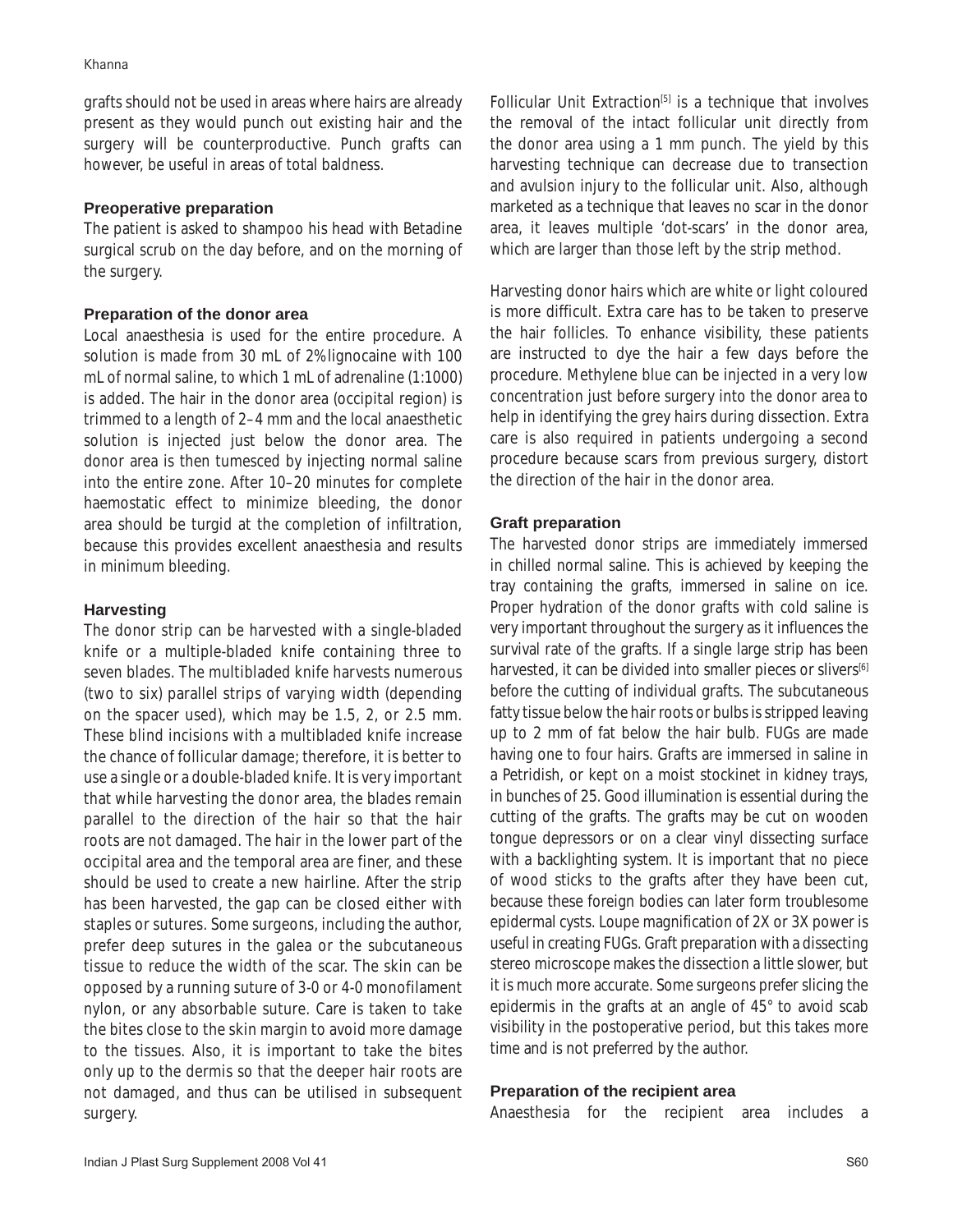supratrochlear and supraorbital nerve block, followed by a ring block in the frontal area beyond the zone of hair transplantation. The recipient area itself should be tumesced well with normal saline. It is the author's preference to avoid using adrenaline in the recipient area because it increases telogen effluvium in the immediate postoperative period, and it also may diminish the uptake of the grafts. Adrenaline must definitely be avoided in the recipient area in women<sup>[7]</sup> because severe effluvium has been reported after its use. To minimize bleeding and pain, the recipient area should be turgid before slits or holes are made.

While making slits or holes in the recipient area, it is very important to follow the direction of the existing hair in that region. The hairline should have a ragged, saw-toothed natural look. Holes are made with a No. 18 / 20/ 23 gauge needle in a pattern of organized disorganization. About 250–300 micrografts are necessary to create a normal hairline. Behind the hairline, slits can be made by Nokor® needles, a Minde® knife (A – Zee Surgical, USA), a No. 11 scalpel blade or by needles. The author has devised a new instrument which is being patented as "Kolkata slit". The Nokor needles and Minde knife are disposable instruments and not easily procurable in India. The scalpel blades make holes that are too large and often deep, because of which the inserted grafts float and lose direction. Scalpel blades can also cause significant damage to the existing hair in the recipient area. In females, a large number of hair strands get cut by the scalpel blade during the procedure. The 'Kolkata slit' is an instrument which can be re-used and comes in different sizes. It creates a gap just about the size of the graft to be inserted, and ensures that the graft maintains the direction of orientation. The slit may be used in attempts to increase density in areas where there are existing hairs.

In patients undergoing secondary or tertiary procedures, an increased amount of bleeding has been noticed in the recipient area. Increased bleeding is also seen in patients who have been using minoxidil lotion in the preoperative period. Good tumescence and a waiting period of 10–15 minutes before making gaps can reduce this disturbing ooze. It is also noticed that the gaps in recipient areas are tougher to make in secondary procedures, because of fibrosis from earlier procedures.

#### **Graft insertion**

The grafts are placed into the recipient slits / holes using

fine-angled forceps. It is important to employ an atraumatic technique for graft placement. To avoid damage, the FUGs are grasped by the 2 mm of subcutaneous tissue left below the hair bulbs to position them into the recipient sites and not by the follicle end. A steady pressure is applied to ensure that the grafts are flush with the surrounding skin. Burying the grafts beneath the level of the skin must be avoided because it can give a pitted appearance and also lead to the formation of epidermal cysts. A cobblestone appearance is seen if the grafts are too elevated from the surface. Two, or even three, persons can insert grafts at the same time to make the procedure faster and efficient. Grafting sessions can last up to five or six hours, in which 2000–3000 FUGs may be transplanted.

#### **Postoperative care**

The patient is discharged the same day, usually without any bandage. Some surgeons still prefer to bandage but it must be done very carefully to avoid shearing. The bandage must also be removed very meticulously because grafts can stick to the undersurface and get removed inadvertently.

Some swelling is obvious after a hair transplantation surgery and the patient should be informed of this prior to the procedure. Oral steroids for 3–5 days can minimize the oedema. Some surgeons use Injection Triamcinolone 40 mg in the tumescent solution and claim that this reduces the swelling. A head-band worn immediately after the operation is useful in preventing the swelling from coming down on to the face and creating a puffy appearance. The patient is instructed to wash his hair with a mild shampoo on the  $2^{nd}$  or  $3^{rd}$  postoperative day. While combing the hair in the transplanted area for three weeks, the tooth of the comb should not strike against the transplanted grafts. Wearing clothes like T-shirts or pullovers which have to be taken off over the head should also be avoided for three weeks. Hair oils or other stronger shampoos as well as helmets are also to be avoided for the same period. In men, 5% minoxidil lotion is applied in the areas of the hair transplant once the shampooing has begun while 2% minoxidil lotion is used in females. This is continued for a period of two to six months. This has been shown to promote earlier growth of the transplanted hair.

#### **Sequel**

The epidermis and dermis along with the shaft of the transplanted hair outside the skin fall off as scabs in the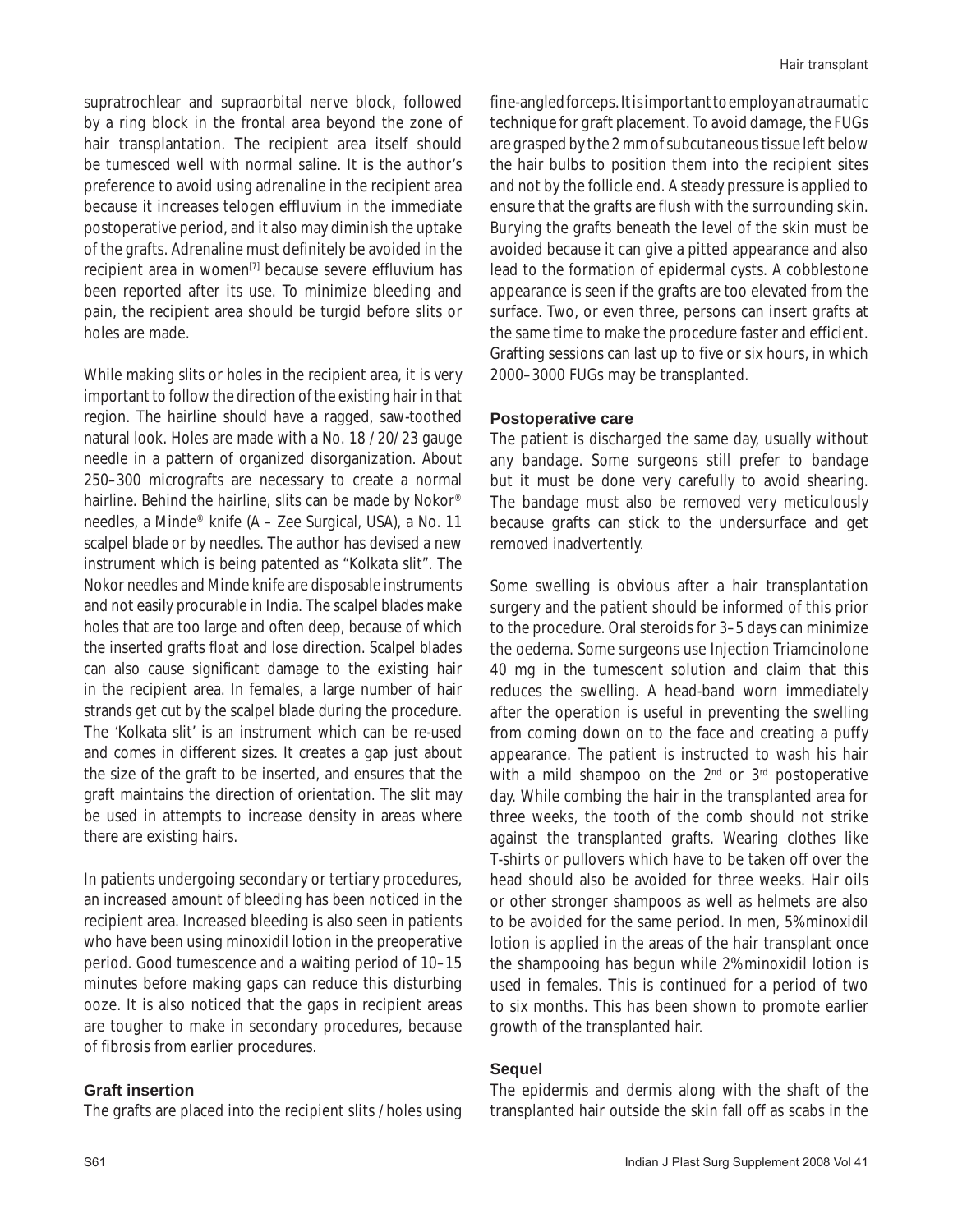#### Khanna

two to three weeks after the surgery, but the follicles remain and go into a resting phase. New hairs start growing about three months after the procedure. It has often been noticed that with the use of 5% minoxidil, the hairs do not fall and start growing immediately in the postoperative period. It usually takes six to nine months to appreciate the result of a hair transplant. If a second procedure has been planned, it must be at least three to six months after the first sitting. Some patients may complain of hypoaesthesia of the scalp in the donor area. It is usually temporary, but may persist for as long as 18 months in some cases.

The density of transplanted hair is thinner especially in areas that are totally bald. The patient should be informed of this preoperatively and a second sitting can be undertaken to increase hair density.

#### **Complications**

Complications of hair transplantation are few and rare. True infections in the recipient areas occur infrequently. In the donor areas, infection may be seen around the sutures but it usually resolves easily after suture removal. Epidermal cysts may be seen occasionally and need drainage. It is important not to harvest too big a donor area because tension on the suture line can lead to dehiscence and a wide scar.

#### **Hair transplants in special sites**

Eyebrow transplantation can be done to improve or recreate eyebrows. It is an aesthetic essentiality to follow the direction of the eyebrow hairs while creating a new line. Around 150 micrografts are usually required for an eyebrow of one side. The donor site for eyebrow transplantation should be of finer hair preferably from the nape of the neck or the temporal region.[8] Recipient holes are made with a No. 20 or 21-gauge needle or a 0.7 mm microblade. Cyanoacrylate glue may be used over the grafted areas to keep the grafts in place during the immediate postoperative period.

Grafting eyelashes is a more challenging procedure. Fortunately, only a few lashes are necessary to produce a good result. Six one-hair micrografts per lid may satisfy most patients. Cyanoacrylate glue is again very useful in keeping the grafts in place.

The rate of hair growth of the scalp hair is much faster than those of the eyebrows and elsewhere. Patients must be informed preoperatively that this transplanted hair will need trimming from time to time.

Moustache reconstruction by hair transplantation is especially useful in patients who have had a cleft lip or a scar following trauma. The hair in the moustache area is much more wiry and coarser than hair in the scalp. Harvesting hair from the beard area just inferior to the jaw line may provide better donor hair for moustache reconstruction.[9]

Patients who have undergone hair transplantation using older techniques have larger plugs. This gives the hairline a pluggy, corn-row appearance that needs correction. The current approach uses plug reduction and recycling, and is applied aggressively to the front two rows.<sup>[10]</sup>

## **CONCLUSION**

Recent advances in technology have made hair replacement surgery a viable option for many people but we must utilize this technique prudently. It is very important to form a team because one individual cannot perform the entire procedure single-handedly. Fine tuning and accuracy in all steps of the surgery are essential to get good results. No compromise should be made with proper lighting in the operating room and with the quality of the instruments. A comfortable ambience in the operating room and use of audio-visual entertainment break the monotony, both for the patient and the surgical team.

It is important to remember that a patient is worse off after a poorly performed hair replacement surgery. If done judiciously, transplantation is a very rewarding procedure, both for the surgeon and the patient.

#### **REFERENCES**

- 1. Headington JT. Transverse microscopic anatomy of the human scalp. Arch Dermatol 1984;120:449-56.
- 2. Haber RS, Stough DB. Hair replacement, surgical and medical. In: Stough DB, Haber RS, editors. St Louis: Mosby; 1997. p. 390-2.
- 3. Khan S, Stough DB. Hair replacement, surgical and medical. In: Stough DB, Haber RS, editors. St Louis: Mosby; 1997. p. 425.
- 4. Martinick JH. Hairline placement: Getting it right the first time. Hair Transplant Forum Int 1999;9:65-71.
- 5. Rassman WR, Bernstein RM, McClellan R, Jones R, Worton E, Uyttendaele H. Follicular unit extraction: Minimally invasive surgery for hair transplantation. Dermatol Surg 2002;28:720-8.
- 6. Harris JH. Follicular unit transplantation: Dissecting and planting techniques. Fac Plast Surg Clin North Am 2004;12:225-32.